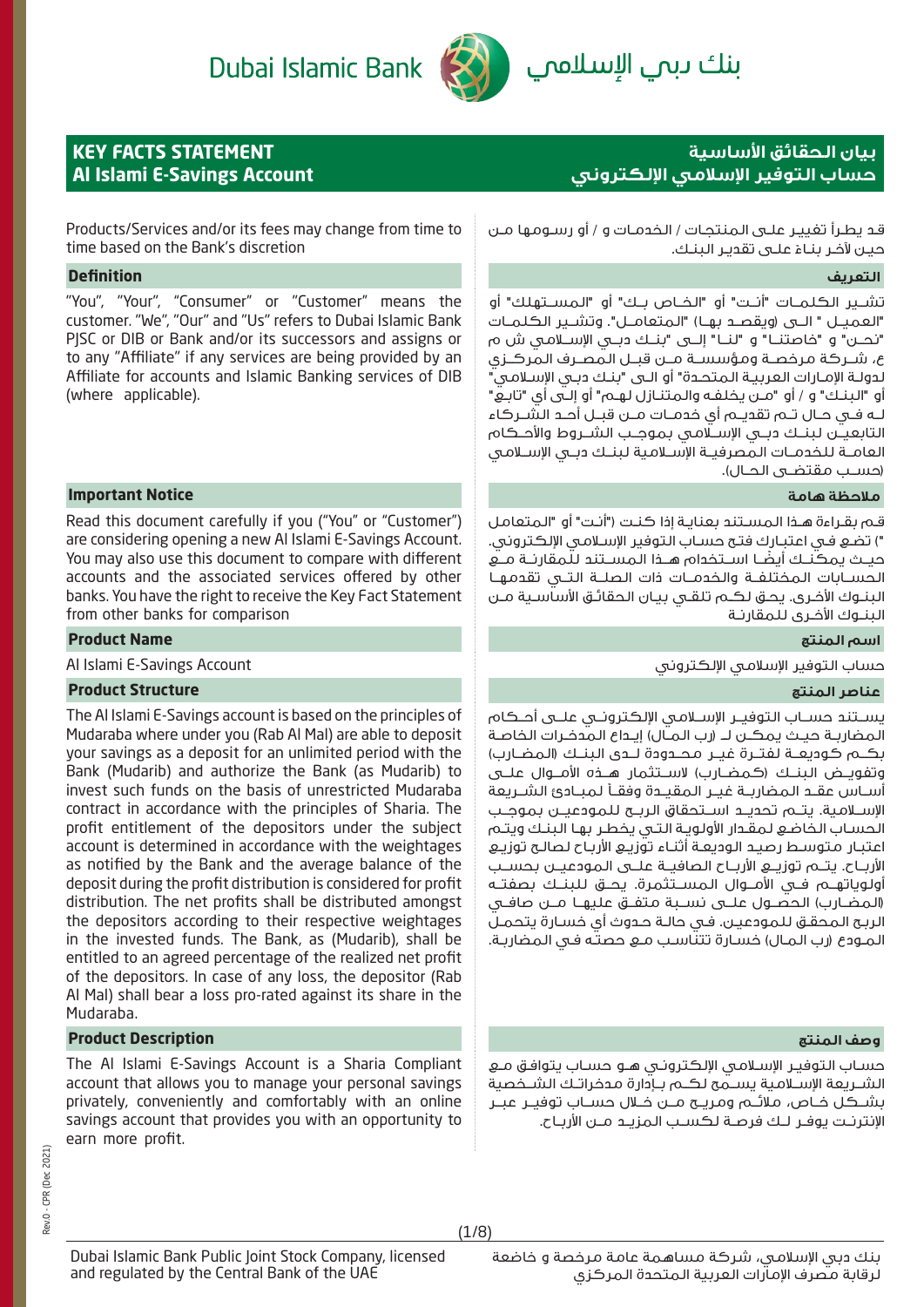

### **Requirements to open an Account الحساب فتح شروط**

- Access to Online or Mobile Banking
- Active Al Islami Current/Savings/2-in-1 account
- Valid Emirates ID
- Valid Passport
- Valid Residence visa (For Expats)

ID documents must be valid for a period of at least 30 days at the time of application

# **Cooling-off Period المراجعة فترة**

There is no "Cooling-off" period available for this product. .المنتج لهذا متوفر غير) المراجعة خيار (فترة خيار

# **متطلبات الرصيد / ايداع requirement Deposit/Balance**

There is no balance requirement for this account. الحساب لهذا رصيد متطلبات توجد لا

# **اهلية Eligibility**

You may open an Al Islami E-Savings account if you are a UAE national or a legal resident/non-resident of the UAE, according to the regulations and instructions of the Central Bank of the UAE.

### **ُ العملات المتاحة Available Currencies**

The account is available in United Arab Emirates Dirhams (AED) only.

### **خدمة سداد الفواتير facility Payment Bill**

You may pay your utility bills such as Etisalat, DEWA, Emicool, RTA, EMAAR etc. conveniently from the comfort of your home through our Online Banking and Mobile Banking channels

# **سداد ارباح Payment Profit**

- 1. The profit on the Al Islami E-Savings Account is paid based on the profit announced on a quarterly basis.
- 2. The profit is calculate based on the average monthly balance in the account.
- 3. No profit is calculated for a month, if the minimum balance during the month drops below AED 1,000/-.
- 4. No profit is calculated for a month if there are more than 1 withdrawal transactions done per month (Teller & Electronic Channels
- 5. In case of points no. 3 and 4 above, the account shall be treated as a Current account

# **Deposit weightage and Mudarib share of profit الربح في المضارب وحصة الودائع أولوية**

- AED (UAE Dirhams) 25%
- Mudarib's share of profit: 90%

# **Statement of account حساب كشف**

Account statements will be sent to you periodically via email or regular post (based on your preference). Adhoc statements can also be downloaded/viewed from Online/ Mobile Banking channels or requested for at the branch, for a fee of AED 26.25 (per request)

- الوصــول إلــى الخدمــات المصرفيــة عبــر الإنترنــت أو عبــر تطبيــق الهاتــف المتحــرك
	- حساب الإسلامي جاري / التوفير / 2 في 1 نشط
		- بطاقة هوية إماراتية سارية المفعول
			- جواز سفر ساري المفعول
		- تأشيرة إقامة سارية المفعول (للوافدين)

يجــب أن تكــون جميــع المســتندات المقدمــة صالحــة لمــدة لا تقــل عــن 30 يومــا وقــت تقديــم الطلــب ً

يمكنــك فتــح حســاب التوفيــر الإســلامي الإلكترونــي إذا كنــت مواطنًــا إماراتيًـا أو تقيــم بشــكـل قانونٍــي / غيـِـر مقيــم فــي ً دولــة الإمــارات العربيــة المتحــدة، وفقــا للوائــح وتعليمــات المصــرف المركــزي لدولــة الإمــارات العربيــة المتحــدة.

ُتاح الحساب بالدرهم الإماراتي فقط (AED( ي

يمكنـك سـداد فواتيـر الخدمـات مثـل اتصـالات، هيئـة كهربـاء وميـاه دبـي ديـوا، إيميكـول، هيئـة الطـرق والمواصـلات، إعمـار ومــا إلــى ذلــك بســهولة مــن منزلكــم عــن طريــق الخدمــات المصرفيــة عبــر الإنترنــت والخدمــات المصرفيــة عبــر الهاتــف المتحــرك.

- .1 يتــم ســداد أربــاح حســاب التوفيــر الإســلامي الإلكترونــي بنــاء علــى الأربــاح المعلنــة علــى أســاس ربــع ســنوي.
- .2 يتـم احتسـاب الربـح على أسـاس متوسـط الرصيد الشـهري فـي الحسـاب.
- .3 لا يتـم احتسـاب الربـح لمـدة شـهر، إذا انخفـض الحـد الأدنـى للرصيــد خــلال الشــهر عــن 1,000 درهــم إماراتــي / .-
- .4 لا يتــم احتســاب الربــح لمــدة شــهر إذا كان هنــاك أكثــر مـــن عمليـــة ســـحب واحـــدة شـــهريًا (الـصــراف والـوســـائل الإلكترونيــة).
- .5 فـي حالـة النقـاط رقـم 3 و 4 المذكـورة أعـلاه، يجب معاملة الحسـاب علـى أنـه حسـاب جـاري

- 25 % درهم إماراتي (AED (
- 90 % حصة المضارب من الربح

ســيتم إرســال كشــوف الحســاب إليكــم بشــكل دوري عبــر البريـد الإلكترونـي أو البريـد العـادي (حسـب الطريقـة المفضلـة ً لديكــم). يمكــن أيضــا تنزيــل / عــرض كشــوف الحســابات المخصصـة مـن قنـوات الخدمـات المصرفيـة عبـر الإنترنـت / عبـر الهاتــف المتحــرك أو طلبهــا فــي الفــرع، وذلــك مقابــل رســوم قدرهــا 26.25 درهـمْــا إماراتيْــا (لــكـل طلــب) ً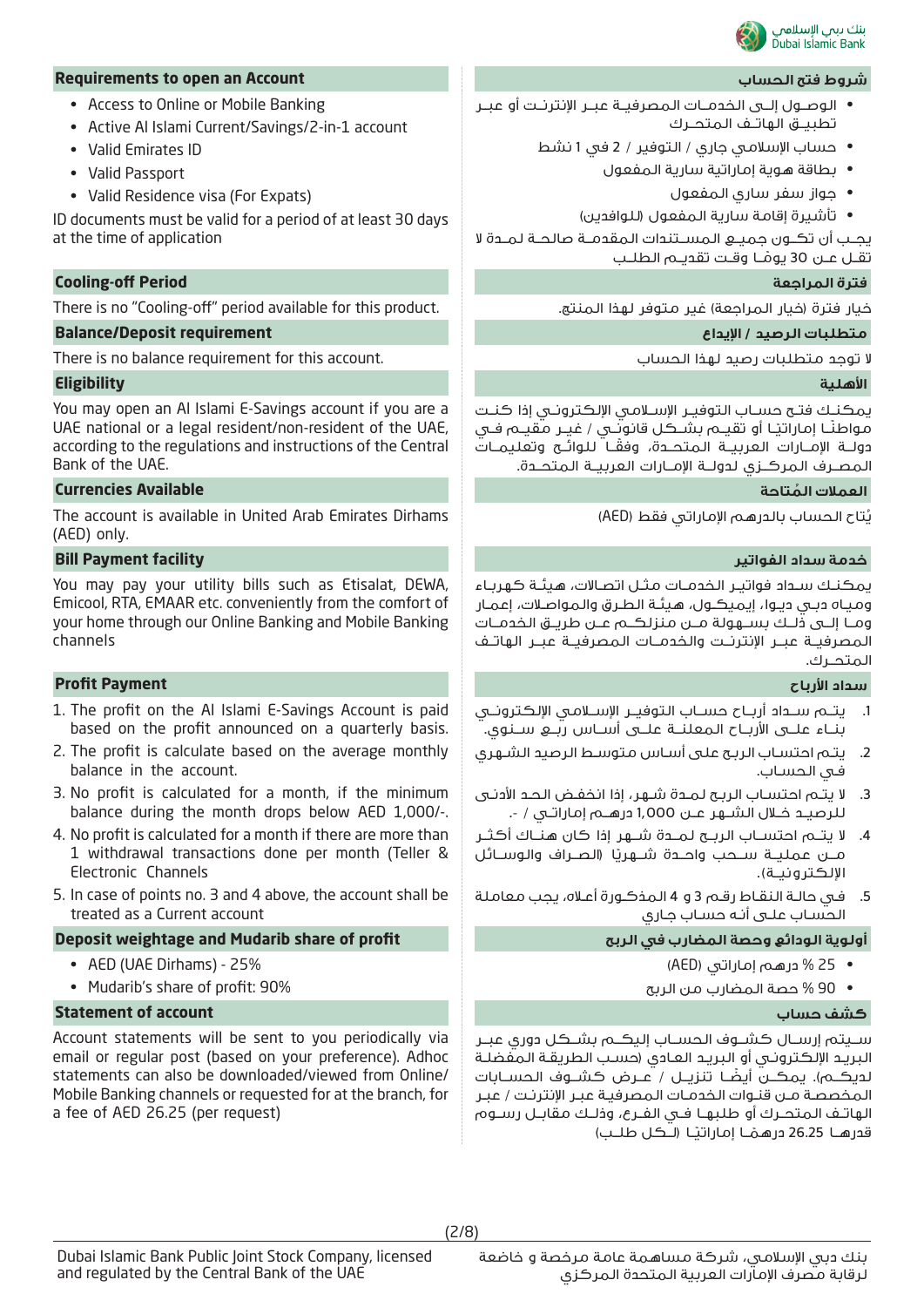

### **إغلاق الحساب Closure Account**

- The Bank shall notify you 60 days prior to closing of your account(s); unless the account is closed due to the order of the Courts or the instruction of the regulatory authorities.
- The Bank has the right to close the account(s) according to the Bank's best interest and in accordance with UAE Central Bank's regulations and notices.
- The account closure shall be done subject always to the UAE Central Bank's regulations and/or guidelines issued from time to time and/or any other applicable laws of the United Arab Emirates.
- In order to close your account, please visit any Dubai Islamic Bank branch along with your original valid identity document for account closure. The Bank shall perform certain mandatory checks prior to account closure. Any products, services or facilities linked with your account shall automatically be cancelled/ deactivated prior to the account closure. Your account will be flagged as 'Account Under Closure' and will not actually be closed till the credit/payment of any pending profit pertaining to the current or past profit payment cycle.

If you close you Al Islamic E-Savings Account within a period of 6 months from the date of opening, a fee of AED 26.25 is applicable for early account closure.

### **الخدمات اضافية المقدمة Offered Services Additional**

The following are additional optional services available with an Al Islami Savings account:

- Direct Debit Setup & Cancelation
- Express Funds Transfer to select countries
- Remit-to-ATM service
- Request for a SWIFT advice after Funds transfer
- Stopping of Remittance/Funds Transfer
- Standing order setup, amendment & cancelation
- Copies requested of old documents
- Certificates issued to customers as per their request
- Authorization to the Bank in writing to cover the cheque amounts or any other withdrawals from its other Current or Saving accounts with the Bank

There is no "cooling-off" period offered for the above services.

The fees & charges for the above services are available on the Bank's website at the following link: https://www.dib. ae/schedule-of-charges.

### **الشروط واحكام الرئيسية Conditions & Terms Key**

• Customer acknowledges and agrees that his/ her funds will be invested based on unrestricted Mudaraba and in a manner compliant with the Principles of Sharia. The Customer undertakes to adhere to and comply with the Principles of Sharia at all times during the term of the Agreement.

- ســوف يقــوم البنــك بإخطاركــم قبــل 60 يومــا مــن ً إغــلاق حســابكم (حســاباتكم)، إذا شــرع البنــك فــي إغــلاق الحسـاب؛ مـا لـم يتـم إغـلاق الحسـاب بأمـر مـن المحاكـم أو تعليمــات مــن الســلطات التنظيميــة.
- ً يحــق للبنــك إغــلاق الحســاب (الحســابات) وفقــا لمصلحــة البنــك وحســب لوائــح وأنظمــة وإشــعارات مصــرف الإمــارات العربيــة المتحــدة المركــزي.
- يجــب أن يتـــم إغــلاق الـحســـاب دائمـًــا وفقــا لـلـوائــح و / أو إرشــادات المصــرف المركــزي لدولــة الإمــارات العربيــة المتحــدة الصــادرة مــن حيــن لآخــر و / أو أي قوانيــن أخــرى ســارية فــي دولــة الإمــارات العربيــة المتحــدة.
- لإغــلاق حســابكم، يرجــى زيــارة أي فــرع مــن فــروع بنــك دبــي الإســلامي مــع وثيقــة الهويــة الأصليــة الصالحــة لإغــلاق الحســاب. يتعيــن علــى البنــك إجــراء بعــض المراجعــات الضروريــة قبــل إغــلاق الـحســاب. ســيتم تلقائيـًـا إلـغــاء / تعطيــل أي منتجــات أو خدمــات أو تســهيلات مرتبطــة بحسـابكم قبـل إغـلاق الحسـاب. حيـث سـيتم وضـع علامـة علـى حسـابكم علـى أنـه "حسـاب قيـد الإغـلاق" ولـن يتـم <sub>إ</sub>غلاقـــه فعليـًــا حتـــى إيـــداع / دفـــع أي ربـــح مســـتحق متعلـــق بــدورة دفــع الأربــاح الحاليــة أو الســابقة.

# **رسوم اغلاق المبكر للحساب Fee Closure Account Early**

إذا قمــت بإغــلاق حســاب التوفيــر الخــاص بــك فــي غضــون 6 أشـهر مـن تاريـخ فتـح الحسـاب، فسـيتم تطبيـق رسـوم قدرهـا 26.25 درهمُـــا إماراتيـًــا للإغــلاق المبكــر للحســاب.

فيمــا يلــي خدمــات إضافيــة متوفــرة مــع حســاب التوفيــر الإســلامي:

- إعداد وإلغاء الخصم المباشر
- التحويل السريع للأموال إلى دول محددة
- خدمة تحويل الأموال إلى أجهزة الصراف الآلي
- طلب إشعار السويفت بعد تحويل الأموال
	- إيقاف الحوالات / تحويل الأموال
	- إعداد، تعديل وإلغاء الأمر الدائم
	- طلب نسخ من المستندات القديمة
	- شهادات تصدر للعملاء حسب طلبهم
- تفويــض كتابــي للبنــك لتغطيــة مبالــغ الشــيكات أو أي عمليــات ســحب أخــرى مــن حســاباته الجاريــة أو حســابات التوفيــر الأخــرى لــدى البنــك

لا توجد فترة "مراجعة" معروضة للخدمات المذكورة أعلاه.

يتــم إتاحــة رســوم وتكاليــف الخدمــات المذكــورة أعــلاه علــى موقــع البنــك علــى الرابــط التالــي:

https://www.dib.ae/schedule-of-charges

• يقـر ويوافـق المتعامـل علـى اسـتثمار أموالـه علـى أسـاس المضاربــة غيــر المقيــدة؛ حيــث يتعهــد المتعامــل بالالتــزام والامتثــال لمبــادئ الشــريعة فــي كافــة الأوقــات خــلال مــدة الاتفاقيــة.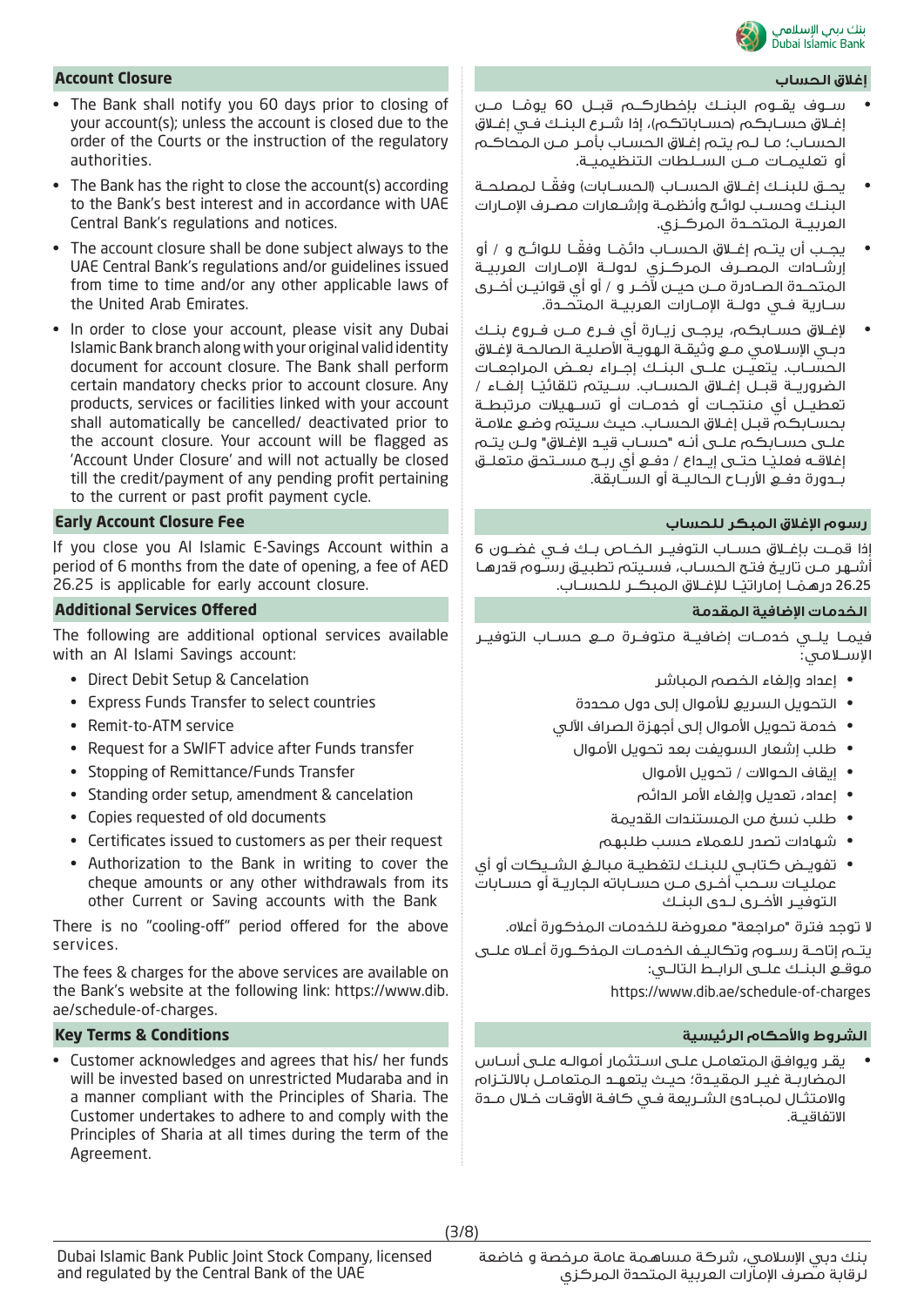

- Profit rate quoted at the time of booking is indicative and subject to change based on the performance of the investment.
- Customer shall bear all the risks associated with the Investment (which shall include, for the avoidance of doubt, the risk of the partial or total loss of the Investment Amount) except those risks and actual losses (not to include any opportunity costs or funding costs) resulting from the Bank's willful misconduct or gross negligence or breach of its obligation under the Agreement
- In the event of the Customer's death, his/her account shall be frozen and no amount whatsoever available in the Customer name held by the Bank shall be paid to the Customer heirs or their attorney unless there is an official request from the competent court addressed to the Bank to that effect. The Bank shall not be obliged to freeze the account before the date on which it has been formally notified of the death in writing
- In case of insufficient balance in your account, outstanding fees and charges will be kept under "Track receivable" which will be recovered once the account has been funded
- Governing law and Jurisdiction of Court: the terms and conditions of this product shall be governed by the federal laws of the UAE as applied by the competent court of the UAE to the extent they are not in conflict with the principles of Sharia

Detailed T&Cs are available on the Bank's website at the following link: https://www.dib.ae/terms-and-conditions

The Bank reserves the right to change the Terms & Conditions later, with a 60-days prior notice.

### **تحذيرات / عواقب قانونية Consequences Legal/Warnings**

- You may withdraw from your account once per month. The withdrawn amount shall not participate in the investment during that month. The entire balance shall not participate in investment during the month where the withdrawals exceed one time
- Please ensure that you report any unauthorized transactions to the Bank on your account within 30 business days from the date of sending the account statement and/or e-statement
- ُعـد معـدل الربـح المعـروض وقـت التسـجيل إرشـادي وقابل ي للتغييـر بنــاءُ علـــى أداء الاســتثمار.<br>.
- يتحمــل المتعامــل كافــة المخاطــر المتعلقــة بالاســتثمار (والتـي يجـب أن تشـمل، لتجنـب الشـك، مخاطـر الخسـارة الجزئيــة أو الكليــة لمبلــغ الاســتثمار) باســتثناء تلــك المخاطـر والخسـائر الفعليـة (لا تشـمل أي تكاليـف الفرصـة أو تكاليــف التمويــل) الناتجــة عــن ســوء تصــرف البنــك المتعمــد أو الإهمــال الجســيم أو خــرق التزامــه بموجــب الاتفاقيــة.
- فــي حالــة وفــاة المتعامــل، ســيتم تجميــد حســابه / حسـابها ولـن يتـم دفـع أي مبلـغ مـن أي نـوع متوفر باسـم المتعامـل الـذي يحتفـظ بـه البنـك إلـى ورثـة المتعامـل أو ممثلهـم القانونـي مـا لـم يكـن هنـاك طلـب رسـمي مـن جانـب المحكمـة المختصـة موجهـاً البنـك لهـذا الغـرض. لـن يكــون البنــك ملزمــا بتجميــد الحســاب قبــل التاريــخ الــذي يكــون البنــك مـلزمــا بتجميــد الحســاب ا<br>تــم فيـه إخطــاره رســميًا بـالوفـاة كـتابيـًـا
- فــي حالــة عــدم كفايــة الرصيــد فــي حســابكم، ســيتم الاحتفـاظ بالرسـوم والمصاريـف المسـتحقة تحـت بنـد "تتبع المبالــغ المســتحقة القبــض" والتــي ســيتم اســتردادها بمجــرد إيــداع أمــوال فــي الحســاب
- القانــون واجــب التطبيــق واختصــاص المحكمــة: تخضــع شــروط وأحــكام هــذا المنتــج للقوانيــن الاتحاديــة لدولــة الإمــارات العربيــة المتحــدة كمــا تطبقهــا المحكمــة المختصــة فــي دولــة الإمــارات العربيــة المتحــدة إلــى الحــد الــذي لا تتعــارض فيــه مــع مبــادئ الشــريعة الإســلامية.

تتوفـر الشـروط والأحـكام التفصيليـة علـى موقـع البنـك علـى https://www.dib.ae/terms-and-conditions :التالـي الرابـط

ً يحتفـظ البنـك بالحـق فـي تغييـر الشـروط والأحـكام لاحقـا، مـع إشـعار مسـبق قبـل 60 يومـا **ا** 

- يمكنــك الســحب مــن حســابك مــرة واحــدة فــي الشــهر علــى ألا يشــارك المبلــغ المســحوب فــي الاســتثمار خــلال ذلــك الشــهر ولا يشــارك الرصيــد بالكامــل فــي الاســتثمار خــلال الشــهر الــذي تتجــاوز فيــه عمليــات الســحب مــرة واحــدة.
- يرجـى التأكـد مـن إخطـار البنـك بـأي معامـلات غيـر مصـرح بهـا علـى حسـابكم فـي غضـون 30 يـوم عمـل مـن تاريـخ إرسال كشف الحساب و / أو الكشف الإلكتروني.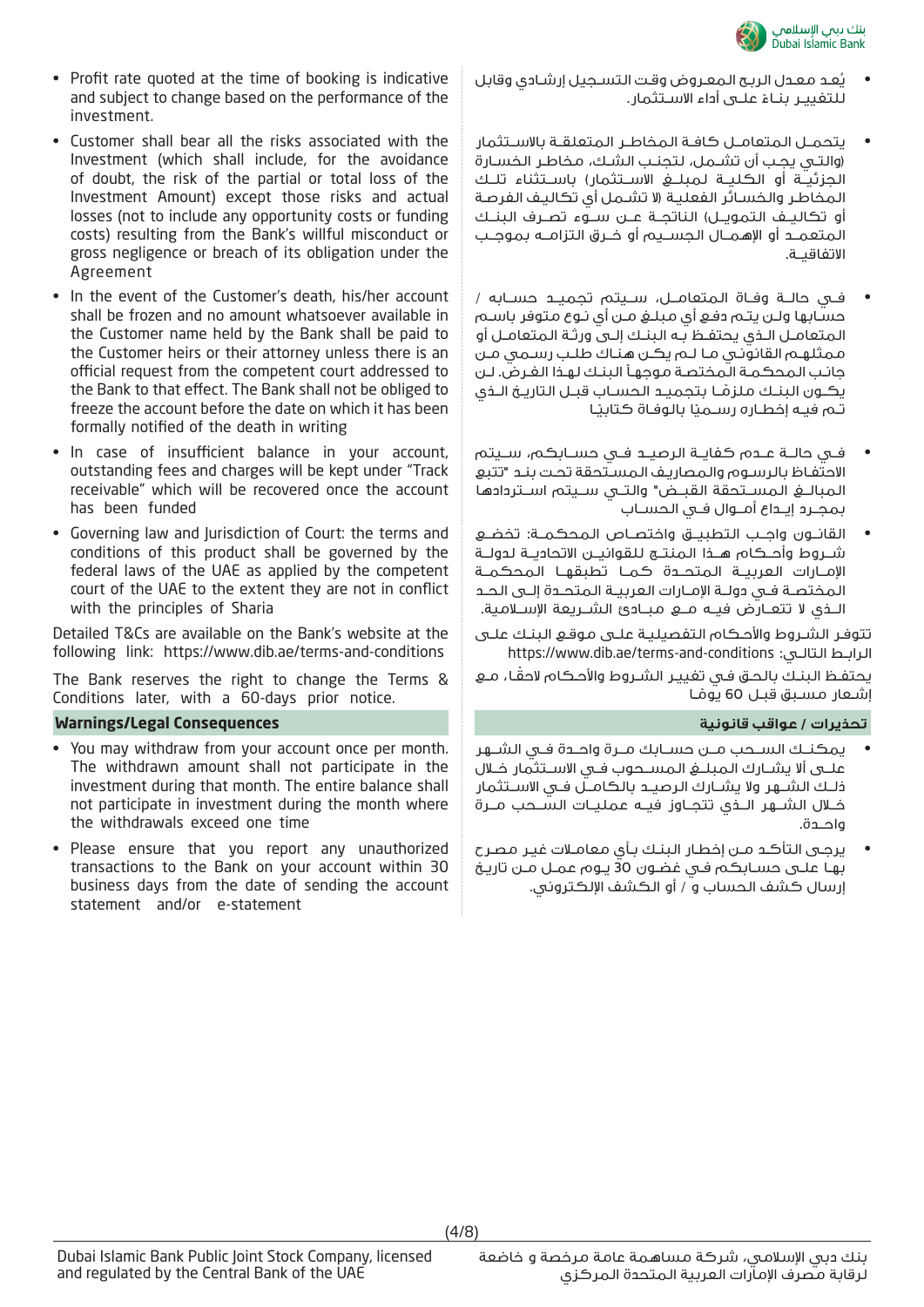

- الوصايــة الآمنــة علــى أدوات الوصــول إلــى حســابكم مثــل بطاقــة الخصــم، وأرقــام التعريــف الشــخصية، شــيك مقابــل شــيك، وأســماء مســتخدمي الخدمــات المصرفيــة عبــر الإنترنــت / عبــر الهاتــف المحمــول، وكلمــات المــرور؛ والمعلومــات الشــخصية الأخــرى، ومــا إلــى ذلــك تكــون ضمــن مســؤوليتك. لا يمكــن تحميــل البنــك المســؤولية فــي حالــة حــدوث خطــأ أمنــي مــن جانبكــم. لــن يقــوم المصـرف المركـزي لدولـة الإمـارات العربيـة المتحـدة أو بنك دبــي الإســلامـي أبــدًا بالاتصــال / إرســال الـرســائل القصيــرة / البريـد / البريـد الإلكترونـي للمطالبـة بتفاصيـل المتعامـل الســرية وغيرهــا مــن المعلومــات الحساســة المتعلقــة بالحســابات المصرفيــة. يجــب أن تــدرك هــذه الحقيقــة بــأن مشـاركة هـذه المعلومـات مـع أي شـخص قد يتسـبب في احتيـال مـالـي. وبالـمثـل، يجـب أن تكـون حـذرًا مـن رسـائل البريـد الإلكترونـي المخادعـة التـي تطلـب مـن المتعامـل النقـر علـى الرابـط، كأن يطلـب منـه علـى سـبيل المثـال، تغييــر كلمــة مــرور حســابه/ حســابها المصرفــي
	- يمكــن أن يــؤدي عــدم الامتثــال لشــروط وأحــكام البنــك إلــى إغــلاق الحســاب
- يحتفــظ البنــك، بصفتــه مضــارب، بالحــق فــي خصــم نســبة معينـة مـن أسـهم كل مـن المودعيـن والمسـاهمين مـن صافــي الربــح فــي وعــاء الاســتثمار المشــترك قبــل خصــم حصــة المضــارب، لغــرض اســتقرار الربــح لصالــح المودعيــن. والمسـاهمين. سـيتم خصـم هـذه الأمـوال والاحتفـاظ بهـا وتوزيعهـا فقـط بعـد الحصـول علـى موافقـة مسـبقة مـن لجنــة الرقابــة الشــرعية الداخليــة للبنــك (ISSC(.
- فــي حالــة حــدوث أي خســارة يتحمــل المــودع (رب المــال) الخســارة بالنســبة والتناســب مــع مقــدار حصتــه فــي المضاربــة.

يتــم حســاب متوســط الرصيــد الشــهري للحســاب بنــاءً علـــى متوســط رصيــد نهايــة اليــوم فــي الحســاب، خــلال كل شــهر ميــلادي

متوفــر مــن خــلال: الخدمــات المصرفيــة عبــر الإنترنــت (لأصحــاب الحســابات الـحاليــة فقــط) والخدمــات المصرفيــة عبــر المتحـرك (لأصحــاب الحســابات الحاليــة فقــط).

### **الرسوم والمصاريف Charges & Fees**

متاح على موقع البنك من خلال الرابط التالي: https://www.dib.ae/schedule-of-charges

لا يمكـن لبنـك دبـي الإسـلامي أن يزودكـم بمعـدل ربـح ثابـت؛ ومــع ذلــك، تتوفــر معــدلات الربــح التاريخيــة مــن خــلال الرابــط https://www.dib.ae/global/profit-rate?type=profit :التالــي

- يتم تصنيف أي حساب فردي على أنه "خامد" إذا:
- o لا توجــد معامــلات ماليــة (عمليــات ســحب أو إيداعــات)، بخــلاف المعامــلات التــي شــرعها البنــك (مثــل الأربــاح والرسـوم التـي تـم ترحيلهـا عـن طريـق النظـام أو يدويًـا) لمــدة عــام واحــد ولــمٍ يتــم حظــر الحســاب بنــاءً علــى تعليمــات المحاكــم أو الهيئــات التنظيميــة.
- o Your KYC has not been updated for at least 1 year, لمــدة لديكــم" عميلــك اعــرف "برنامــج تحديــث يتــم لــم o عــام واحــد علــى الأقــل ،

• Safe custody of access tools to your account like T-Pins, Online/Mobile Banking usernames, passwords; other personal information, etc. is your responsibility. The Bank cannot be held responsible in case of a security lapse at your end. The Central Bank of UAE or Dubai Islamic Bank will never Call/ SMS/ Mail/ Email to ask for customer's confidential details and other sensitive information related to bank accounts. You must be aware of this fact that sharing such information with anyone might cause financial fraud. Similarly, you must be cautious of phishing emails asking the customer to click on link and for instance, change the password of his/ her bank account

- Non-compliance with the Bank's Terms & Conditions can lead to account closure without any prior notice
- The Bank, as Mudarib, reserves the right to deduct, a certain percentage of the shares of both depositor and shareholders from the net Profit in the joint investment pool before deducting Mudarib's share, for the purpose of profit stabilization for the benefit of the depositors and shareholders. Such funds shall be deducted, held and distributed only upon prior approval of the Bank's Internal Sharia Supervisory Committee (ISSC)
- In case of any loss, the depositor (Rab Al Mal) shall bear a loss pro-rated against its share in the Mudaraba.

### **متوسط الرصيد الشهري - طرق الحساب methodology Calculation - Balance monthly Average**

The average monthly balance on an account is calculated based on the average of the day-end balance in the account, during each calendar month.

### **Booking channels – Where to apply for this product المنتج هذا طلب مواقع - الحجز قنوات**

Available through: Online Banking (for existing account holders only) & Mobile Banking (for existing account holders only)

Available on the Bank's website at the following link: https://www.dib.ae/schedule-of-charges

# **معدلات الربح التاريخية Rates Profit Historical**

DIB cannot provide you with a fixed profit rate; however, historical profit rates are available at the following link: https://www.dib.ae/global/profit-rate?type=profit.

# **ارصدة الخامدة والغير المطالب بها Balances Unclaimed & Dormancy**

- Any individual account shall be classified as "Dormant" if:
	- o There have been no financial transactions (withdrawals or deposits), other than transactions initiated by the Bank (such as profit and charges posted by the system or manually) for a period of 1 year and the account is not blocked based on instructions of the court or regulatory bodies.
	-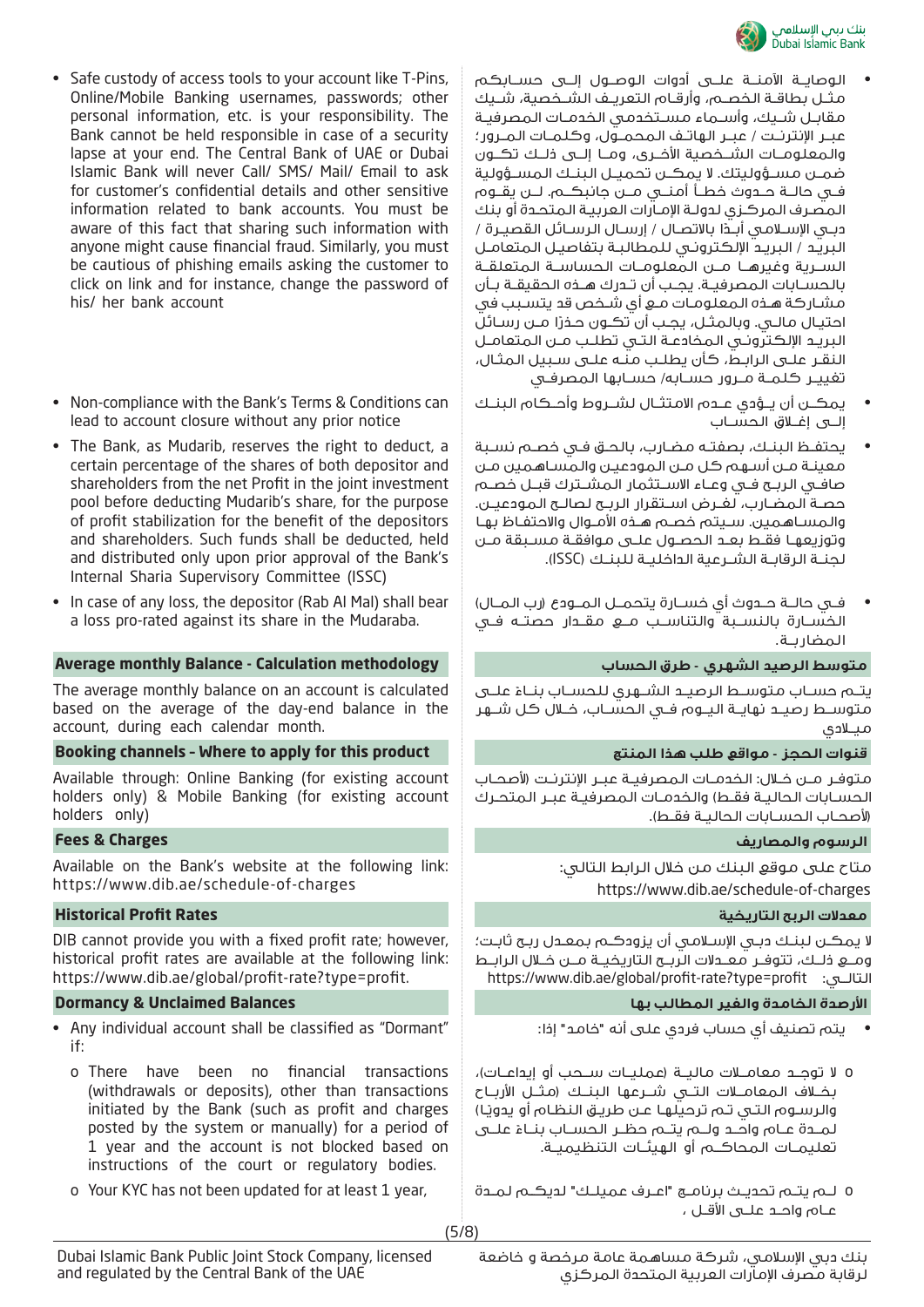

- o Your EID/ Passport information has not been updated for at least 1 year, and
- o You do not have active assets with the Bank.
- For the accounts that are classified as "Dormant", at 3 years plus 3 months (after sending notification) from the date of the last transaction (financial or non-financial), account balance shall be placed under "Dormant Account Ledger" category at the Bank. Moreover, your address shall be considered as unknown if you did not respond to the Bank's notification by making a transactional action within 3 months of the notification
- For the accounts that are classified as "Dormant", at 5 years from the date of the last transaction (financial or non-financial), account balance shall be transferred to the "Unclaimed Balances Account – Dormant Accounts" held with the Central Bank of the UAE. Due charges (if any) shall be deducted prior to transferring net amount of a dormant account to the Central Bank of the UAE.

### **Registering a Complaint شكوى تسجيل**

How to complain to us?

- Any branch
- If assigned to your bank account, your dedicated relationship manager
- Phone Banking (+971 4 609 2222)
- Internet and Mobile Banking
- E-mail: Contactus@dib.ae
- Our Website Complaint Form
- By post: Complaints Management Unit, Dubai Islamic Bank, PO Box 1080, Dubai, UAE.

We will acknowledge your complaint within 2 business days and strive to respond to your complaint within an estimated average of 5 business days

In order to ensure that there is no interruption in the services being provided by the Bank, it is your responsibility to ensure that your Personal Details in the Bank's records are always updated such as contact information, address,<br>identification documents, visa/residency renewals visa/residency renewals along with other related documents. The update of such information can be done by visiting a DIB branch or through Online/Mobile Banking.

# **مقارنات / بدائل المنتجات Alternatives/Comparisons Product**

This product is comparable to the following deposit products. For more details on the below products please refer to the Key Fact statement of the products on the DIB website.

- Al Islami 2-in-1 account
- Al Islami Savings account
- o لــم يتــم تحديــث معلومــات الهويــة الإلكترونيــة / جــواز الســفر الخــاص بكــم لمــدة ســنة واحــدة علــى الأقــل، و o ليس لديك أصول متداولة مع البنك.
- بالنســبة للحســابات المصنفــة علــى أنهــا "خامــدة"، فــي 3 ســنوات بالإضافــة إلــى 3 أشــهر (بعــد إرســال الإخطــار) مــن تاريـخ آخـر معاملـة (ماليـة أو غيـر ماليـة)، يجـب وضـع رصيـد الحسـاب تحـت فئـة "حسـاب عـام خامـد" فـي البنـك. عـلاوة علـى ذلـك، سـيعتبر عنوانكـم غيـر معـروف إذا لـم تقوموا بالــرد علــى إشــعار البنــك مــن خــلال إجــراء معاملــة فــي غضــون 3 أشــهر مــن إرســال الإشــعار
- وفيمــا يتعلــق بالحســابات المصنفــة علــى أنهــا "خامــدة"، فـي غضـون 5 سـنوات مـن تاريـخ آخـر معاملـة (ماليـة أو غير ماليـة)، يتـم تحويـل رصيـد الحسـاب إلـى "حسـاب الأرصـدة غيــر المطالــب بهــا - الحســابات الخامــدة" المحتفــظ بهــا لـدى المصـرف المركـزي لدولـة الإمـارات العربيـة المتحـدة . حيــث يتــم خصــم الرســوم المســتحقة (إن وجــدت) قبــل تحويــل المبلــغ الصافــي المتوفــر فــي الحســاب الخامــد إلــى المصــرف المركــزي لدولــة الإمــارات العربيــة المتحــدة.

كيفية تقديم شكوى؟

- أي فرع
- مديــر علاقاتكــم المخصــص إذا تــم تعيينــه لحســابكم المصرفــي
	- الخدمات المصرفية عبر الهاتف (2222 609 4 +971)
		- الإنترنت والخدمات المصرفية للهاتف المتحرك
			- Contactus@dib.ae :الإلكتروني البريد•
		- نموذج شكوى عبر الموقع الالكتروني الخاص بنا
- عــن طريــق البريــد: وحــدة إدارة الشــكاوى، بنــك دبــي الإســلامي، ص.ب: ،1080 دبــي، الإمــارات العربيــة المتحــدة.

ســوف نتلقــى الشــكاوى الخاصــة بكــم فــي غضــون يومــي عمـل وسنسـعى جاهديـن للـرد علـى شـكواكم فـي غضـون 5 أيــام عمــل فــي المتوســط

# **تحديث بياناتك الشخصية الخاصة بكم Details Personal your Updating**

لضمــان عــدم انقطــاع الخدمــات التــي يقدمهــا البنــك، تكــون مســؤول عــن التأكــد مــن تحديــث بياناتــك الشــخصية فــي ســجلات الـبـنـك دائمـا مـثــل مـعلـومــات الاتصــال، الـعـنــوان، وثائــقُ<br>الـهويــة وتجديــد الـتأشــيرة / الإقامــة بـالإضافــة إلـــى المســـتندات الأخـرى ذات الصلـة. ويمكـن تحديـث هـذه المعلومـات عن طريق زيــارة أحــد فــروع بنــك دبــي الإســلامي أو مــن خــلال الخدمــات المصرفيــة عبــر الإنترنــت / المتحــرك.

هـذا المنتـج قابـل للمقارنـة مـع منتجـات الإيـداع التاليـة. . لمزيـد مــن الـتفاصيـل حـول الـمـنـتجـات الـمُوضحـة أدنــاه، يرجــى الـرجـوع<br>الــي بـــان الحقائـق الأساســـة لـلـمـنتحـات علـــى مـوقـع بـنـك دبــى الإسلامي

- حساب الإسلامي 2 في 1
- حساب التوفير الإسلامي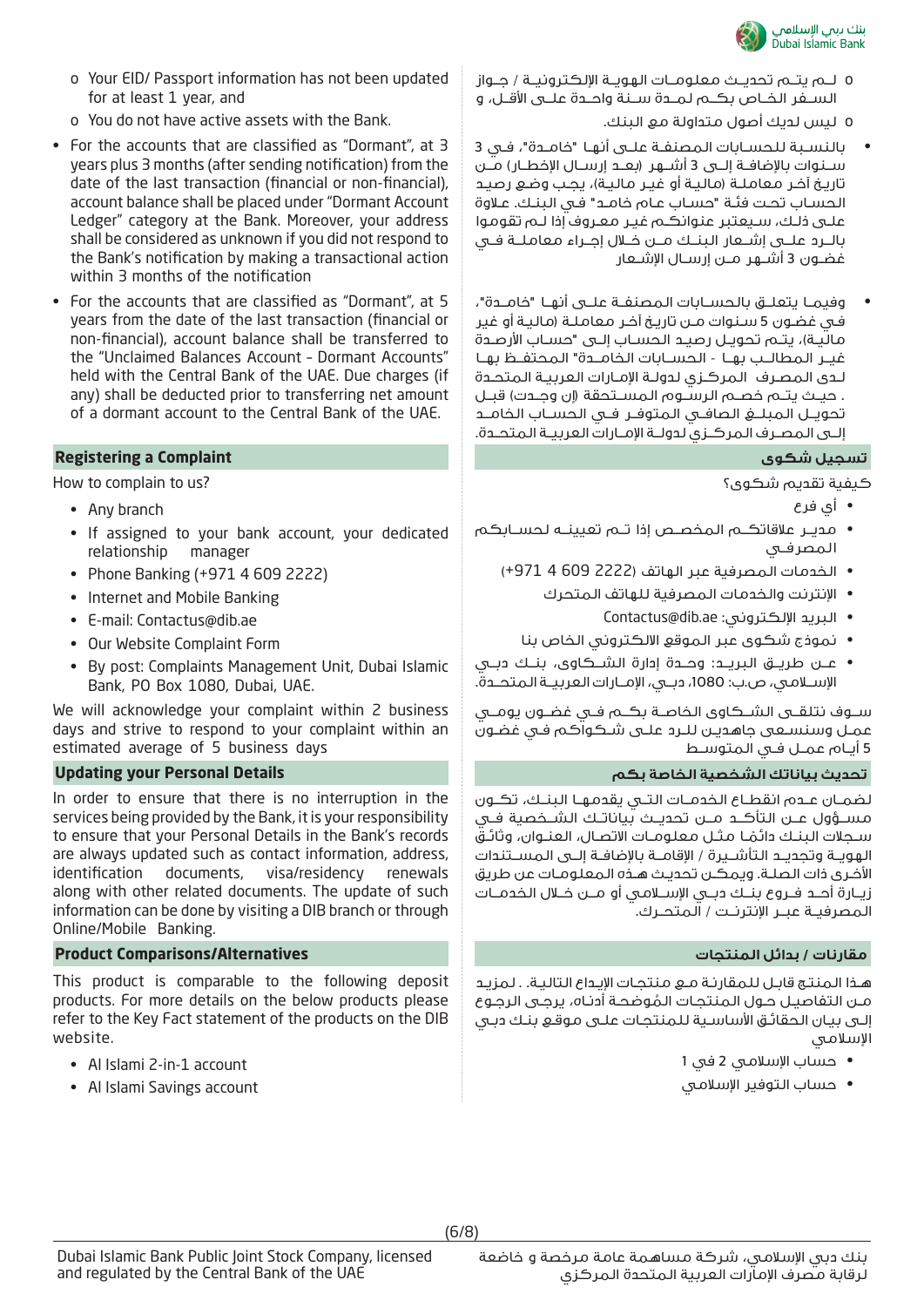

أقر\نقـر باسـتلام وفهـم بيـان الحقائـق الأساسـية هـذا، كمـا أقـر\ نقــر بأنني\بأننــا قــد فهمت\فهمنــا ميــزات المنتــج أو الخدمــة، وتســعيرتها، ومزاياهــا ومخاطرهــا والرســوم المرتبطــة بهــا وحقــوق المســتهلك والتزاماتــه علــى النحــو الــوارد والمفصــل فــي بيــان الحقائــق الأساســية. أقر\نقــر وأوافق\نوافــق بــأن أي ً خدمـة مصرفيـة يتـم تقديمهـا سـتكون وفقـا لتقديـر بنـك دبـي الإســلامي وتخضــع لجميــع الشــروط والأحــكام المعمــول بهــا ضمــن الشــروط والأحــكام العامــة للخدمــات المصرفيــة لبنــك دبــي الإســلامي، والتــي قــد يتــم تعديلهــا مــن وقــت لآخــر.

| <b>Customer 1:</b>                                       | المتعامل 1:                                                    |
|----------------------------------------------------------|----------------------------------------------------------------|
| Date & Time                                              | التاريخ والوقت                                                 |
| <b>Customer Name</b>                                     | أسم المتعامل                                                   |
| EID/Passport No                                          | رقم بطاقة الهوية الإماراتية \ الجواز                           |
| <b>Customer Signature</b>                                | توقيع المتعامل                                                 |
| <b>Customer 2:</b>                                       | المتعامل 2:                                                    |
| Date & Time                                              | التاريخ والوقت                                                 |
| <b>Customer Name</b>                                     | أسم المتعامل                                                   |
| EID/Passport No                                          | رقم بطاقة الهوية الإماراتية \ الجواز                           |
| <b>Customer Signature</b>                                | توقيع المتعامل                                                 |
| <b>Customer 3:</b>                                       | المتعامل 3:                                                    |
| Date & Time                                              | التاريخ والوقت                                                 |
| <b>Customer Name</b>                                     | أسم المتعامل                                                   |
| EID/Passport No                                          | رقم بطاقة الهوية الإماراتية \ الجواز                           |
| <b>Customer Signature</b>                                | توقيع المتعامل                                                 |
| <b>Customer 4:</b>                                       | المتعامل 4:                                                    |
| Date & Time                                              | التاريخ والوقت                                                 |
| <b>Customer Name</b>                                     | أسم المتعامل                                                   |
| EID/Passport No                                          | رقم بطاقة الهوية الإماراتية \ الحواز                           |
| <b>Customer Signature</b>                                | توقيع المتعامل                                                 |
| <b>Disclaimer:</b>                                       | إخلاء مسؤولية:                                                 |
| This communication has been issued by Dubai Islamic Bank | ـْـم إصدار هـذه الوثيقـة مـن قبـل بنـك دبـى الإسـلامـى ش.م.ع - |

الخاضـع لرقابـة مصـرف الإمـارات العربيـة المتحـدة المركزي. تم تجميـع المعلومـات الـواردة فـي المسـتندات الأساسـية بهـدف تلخيــص الميــزات الرئيســية للمنتجــات والخدمــات التــي يتــم الترويـج لهـا وللتأكـد مـن فهـم العميـل المتعامـل للمنتجـات والخدمــات والمخاطــر المرتبطــة بهــم قبــل أن يقــوم البنــك ً بتنفيــذ طلــب المتعامــل. لا تشــكل هــذه الوثيقــة (1) عرضــا أو طلبــا لـلتعامــل فــي أي منتــج يتــم الترويــج لــه، أو (2) مشــورة قانونيــة، أو ضريبيــة، أو تنظيميــة، أو ماليــة، أو محاســبية، أو شــرعية. إن أي قــرار يتعلــق بالحصــول علــى منتجــات وخدمــات بنــك دبــي الإســلامي يجــب أن يســتند إلــى تحليــل مســتقل مـن قبـل العميـل المتعامـل للمعلومـات الـواردة فـي مسـتند العـرض ذي الصلـة أو أي مسـتند قانونـي آخر. يتحمل المتعامل مســؤولية الرجــوع الــى واستشــارة مستشــاريه القانونييــن أو الضريبييــن أو المالييــن واستشــارتهم بهــذا الشــأن

### **إقرار المتعامل Acknowledgement Customer**

I/We acknowledge the receipt of and understanding of this Key Fact Statement. I/We also acknowledge that I/we have an understanding of the product/service features, pricing, benefits, risks, fees and Consumer's rights and obligations as detailed in the Key Fact Statement. I/We acknowledge and agree that the provision of any banking services which shall be at DIB's discretion and subject to all applicable terms and conditions of DIB Banking Services General Terms and Conditions, which may be revised from time to time.

| <b>Customer 1:</b>        |
|---------------------------|
| Date & Time               |
| <b>Customer Name</b>      |
| <b>EID/Passport No</b>    |
| <b>Customer Signature</b> |
| <b>Customer 2:</b>        |
| Date & Time               |
| <b>Customer Name</b>      |
| <b>EID/Passport No</b>    |
| <b>Customer Signature</b> |
| <b>Customer 3:</b>        |
| Date & Time               |
| <b>Customer Name</b>      |
| <b>EID/Passport No</b>    |
| <b>Customer Signature</b> |
| <b>Customer 4:</b>        |
| Date & Time               |
| <b>Customer Name</b>      |
| <b>EID/Passport No</b>    |
| <b>Customer Signature</b> |
| Dicelaimarı               |

This communication has been issued by Dubai Islamic Bank PJSC ("DIB") – regulated by the Central Bank of the United Arab Emirates. The information contained in the underlined documents has been compiled with the objective of summarizing the key features of the promoted product and services to confirm the Customer's understanding of the product and services and its associated risks before the Customer's application is executed by the Bank. It does not constitute (i) an offer or a solicitation to deal in any promoted product, or (ii) legal, tax, regulatory, financial or accounting or Sharia advice. Any decision to avail DIB product and services should be based upon an independent analysis by the Customer of the information contained in the associated offering document or other legal document. The Customer is responsible for consulting his/her own legal, tax or financial advisors for this purpose.

# **للاستفسارات العامة،**